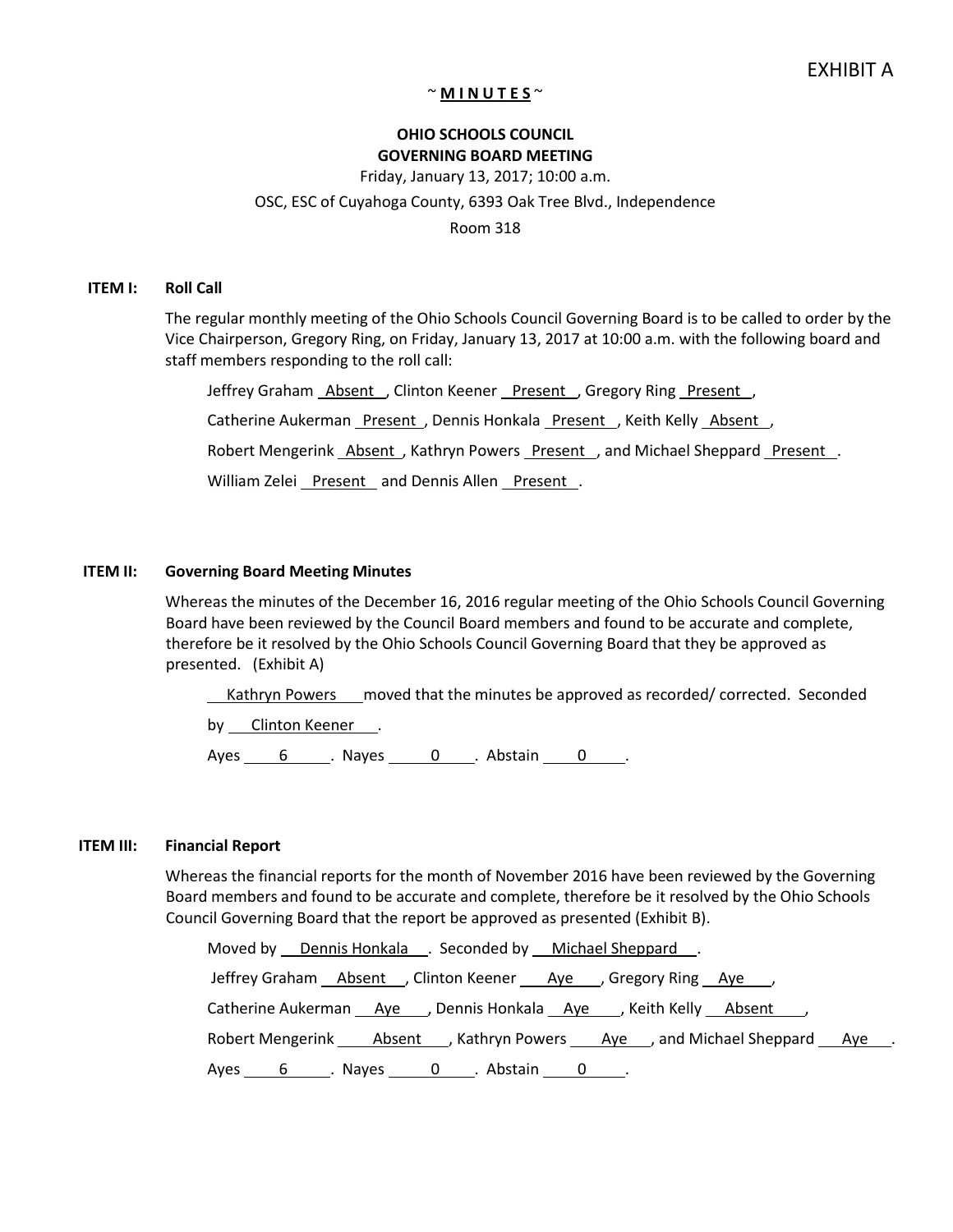## **ITEM IV: Approval of Niles City Schools as a new Natural Gas Program member**

Be it resolved by the Board of Directors of the Ohio Schools Council approves Niles City Schools as a new Natural Gas Program member.

| Moved by Catherine Aukerman . Seconded by Kathryn Powers .                                          |
|-----------------------------------------------------------------------------------------------------|
| Jeffrey Graham Absent , Clinton Keener Aye , Gregory Ring Aye ,                                     |
| Catherine Aukerman Aye, Dennis Honkala Aye, Keith Kelly Absent,                                     |
| Robert Mengerink _____Absent ____, Kathryn Powers ______Aye ___, and Michael Sheppard _____Aye ___. |
| Ayes 6 Nayes 0 Abstain 0.                                                                           |

## **ITEM V: Approval of Blackboard Cooperative Purchasing Agreement**

Be it resolved by the Board of Directors of the Ohio Schools Council approves the Blackboard Cooperative Purchasing Agreement displayed in Exhibit C between Ohio Schools Council, on behalf of its member institutions/schools/school districts, and Blackboard, Inc. to provide discounted pricing on products/services effective January 13, 2017 to January 12, 2018 and thereafter renews automatically in 1 year periods unless either party provides written notice of its desire not to renew at least 30 days prior to the end of the then-current term.

| Moved by Clinton Keener Fig. Seconded by Catherine Aukerman Fig.                                      |
|-------------------------------------------------------------------------------------------------------|
| Jeffrey Graham __ Absent __ , Clinton Keener ____ Aye ___ , Gregory Ring ___ Aye __ ,                 |
| Catherine Aukerman Aye , Dennis Honkala Aye , Keith Kelly Absent,                                     |
| Robert Mengerink _____Absent _____, Kathryn Powers _______Aye ___, and Michael Sheppard _____Aye ___. |
| Ayes 6 Nayes 0 Abstain 0 N                                                                            |

# **ITEM VI: Approval of participation in AEPA for March 1, 2017 through February 28, 2018**

Be it resolved by the Board of Directors of the Ohio Schools Council approves the Ohio Schools Council's participation in the program offerings of the Association of Educational Purchasing Agencies, Inc. (AEPA) for the new contract year March 1, 2017 through February 28, 2018.

Further be it approved the Ohio Schools Council will support the AEPA Memorandum of Understanding, ByLaws, Policies and Procedures of the AEPA and actively engage in the promotion of the programs. Approvals of the following contracts to be extended and awarded for the new contract year are as follows:

**Extension Bid #014: Furniture Catalog**: Interior Systems; School Specialty **Industrial Supplies Catalog**: Midwest Technologies Direct, Inc.; School Specialty **Interactive Classroom/ Meeting Room Catalog**: Troxell Communications **Sports and Health Catalog**: School Specialty Catalog **Technology Supply Catalog**: CDWG; MNJ Technology *Products*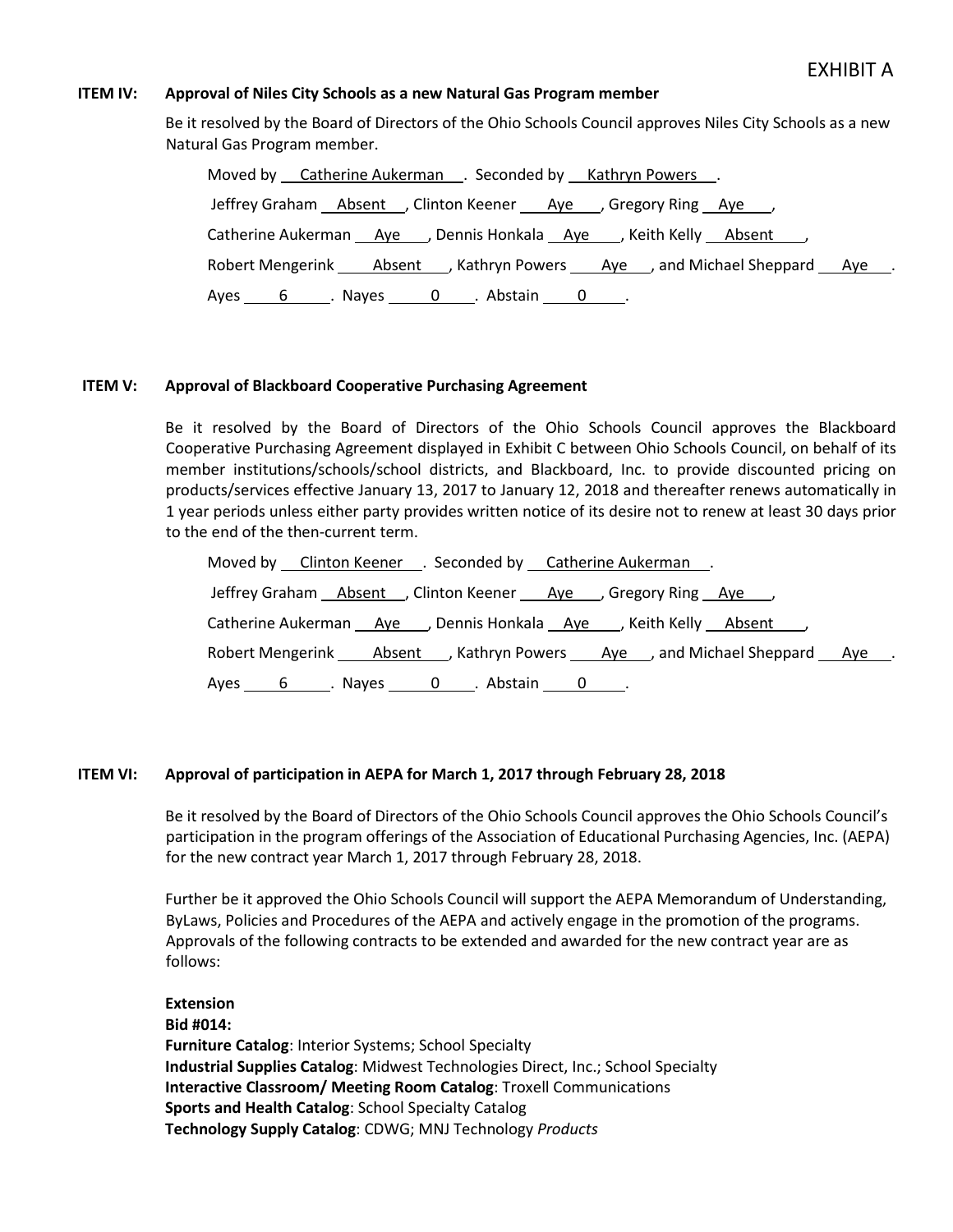# **Extension**

## **Bid #015:**

**Classroom/School and Instructional Supply Catalog**: Quill Corporation; School Specialty **Custodial Supply and Equipment Catalog, Restroom, Break room and Safety Supplies Catalog:** Quill Corporation (custodial supplies); (restroom, break room and safety supplies) Nilfisk-Advantage (custodial equipment) (restroom, break room and safety supplies)

**Office Supply Catalog**: Independent Stationers; Quill

**Security, Live Finger Print & Palm Screening, Walk-Through Metal Detectors** 

CEIA- USA Limited (metal detectors); Creative Information Technology Inc.(CITI)

# **Extension**

**Bid #016:**

**Administrative Software**: SchoolDude.com

**Artificial Turf**: Field Turf USA, Inc.; Hellas; The Motz Group; ProGrass LLC; Shaw **now does site work** ; UBU Sports, Inc.(with conditions)

**Mobile Learning Solutions:** Library Corp.; Mackin Book Company: Teaching Books.net **Scoreboards and Marquee Signage:** Daktronics, Inc. **Track and Court Surfaces:** Field Turf USA, Inc.; Hellas

# **NewAwards**

**Bid #017: Athletic Lighting:** Tech Line Sports **Copiers:** Konica Minolta Business Solutions; Kyocera Document Solutions America **Hardwood Floors:** Sports Surfaces Distributors, Inc. **Roofing**: Progressive Roofing Inc.; Tremco/WTI

# Note:

**Not Extended by AEPA:** All Staples Contracts (4) Sherwin Williams

# **Not extended by Vendor:**

Identification Informational Inc. (live finger scan and palm print capture device)

# **No Bid:**

Kitchen Equipment (none) LED Lighting (non-responsive) **AEPA currently doing re-bid**

Moved by Kathryn Powers . Seconded by Dennis Honkala . Jeffrey Graham Absent , Clinton Keener Aye , Gregory Ring Aye , Catherine Aukerman Aye , Dennis Honkala Aye , Keith Kelly Absent , Robert Mengerink \_\_\_\_\_ Absent \_\_\_\_, Kathryn Powers \_\_\_\_\_ Aye \_\_\_, and Michael Sheppard \_\_\_\_ Aye \_\_\_. Ayes 6 . Nayes 0 . Abstain 0 .